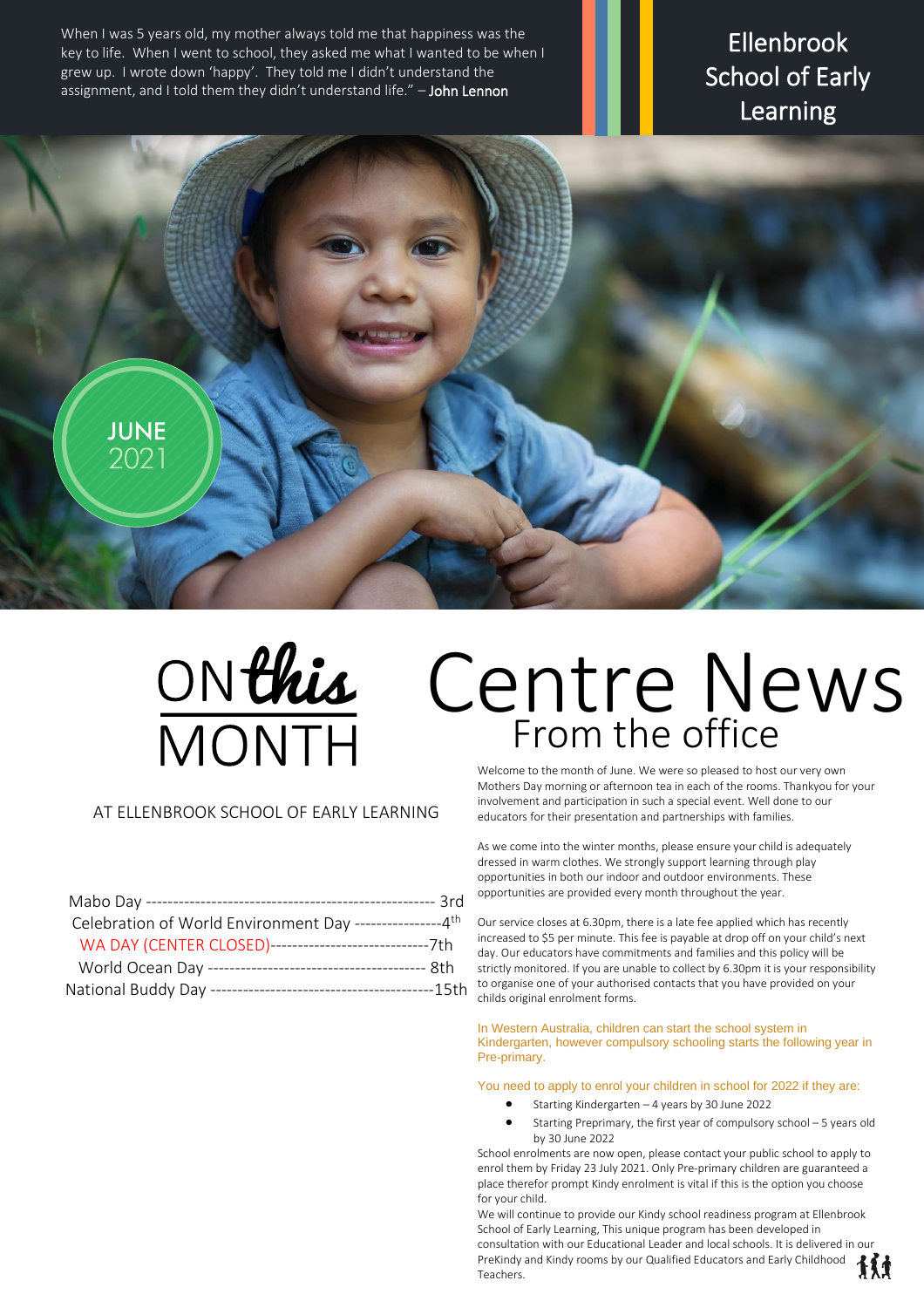

WORLD ENVIRONMENT DAY – JUNE 5 World Environment Day 2021 calls for urgent action to revive our damaged ecosystems. From forests to peatlands to coasts, we all depend on healthy ecosystems for our survival. REIMAGINE. RECREATE. RESTORE. This is our moment. We cannot turn back time.

But we can grow trees, green our cities, rewild our gardens, change our diets and clean up rivers and coasts. We are the generation that can make peace with nature. Let's get active, not anxious. Let's be bold, not timid. **[Join #GenerationRestoration](https://www.worldenvironmentday.global/)**

#### NATIONAL REFUGEE WEEK – JUNE 20-26

The 2021 Refugee Week theme is *Unity – The way forward.* The volatility of life in recent times has shown us unequivocally that we need to work together often merely to survive, let alone to thrive and progress. Let's take the opportunity to start afresh and rebuild our lives together. **[Find out more.](https://www.refugeeweek.org.au/)**

# FAMILY FAVOURITE SAN CHOY BOW



## PREP 5 min | COOK 10 min | SERVES 4

San Choy Bow is a delicious classic Chinese meal! It is quick and prefect for week nights. Place a big bowl of your meat mix on the table with empty lettuce leaves and let the kids make their own wraps.

#### INGREDIENTS

500g chicken mince 3 cloves garlic, minced 1/4 cup soy or tamari sauce 1/4 cup honey 1 tsp sesame oil 2 tbsp sesame seeds 2x spring onions, thinly sliced 1x lettuce (iceberg, butter or cos)

#### METHOD:

In a frypan, heat the sesame oil and add the chicken mince. Stir until browned and add the garlic, tamari and honey. Stir until the sauce reduces and the chicken starts to caramelise. Serve with the lettuce cups, sliced spring onion, coriander, sesame seeds and fresh chilli

*Jo Kate is a realistic nutritionist offering simple & effective ideas, tips and recipes to inspire healthy living. Find more delicious recipes a[t jokatenutrition.com](https://www.jokatenutrition.com/)* 



*A few apps for the adults. Think clearer, feel better, smile more.* 



# **ZEN STUDIO MEDITATION FOR KIDS**

**EDOKI ACADEMY | FREE (\$4.49 to unlock all features)**

*Zen studio is a unique geometric finger-painting app designed to help children relax and focus.* It may be the simplest painting app ever published! Tap once for a new canvas, tap again to pick a colour, and then draw with your finger. What's more, a calm, soothing music algorithm accompanies every swipe of a finger making it a very zen experience!

# **ANIMAL NOAH'S ARK ANIMALIBRIUM GIULIA OLIVARES | FREE**

#### *A tiny little boat, many animals and … A delicate balance!*

Splash into a sea of fun! You are Noah. Help get the animals on the ark, balance them on board, and bring them to safety, or freely explore the world to discover the hidden characters

# **EGGY PHONICS 1**

#### **BLAKE ELEARNING | \$2.99**

*Making Phonics fun and reward with 20 interactive levels that use a multisensory approach to learning.* Phonics is an essential part of learning to read and Eggy Phonics 1 makes phonics fun and rewarding. This app focuses on the first 100 short-vowel words, such as cat, dog and bus. Once your child finishes Eggy Phonics 1 you can move onto 2 and 3.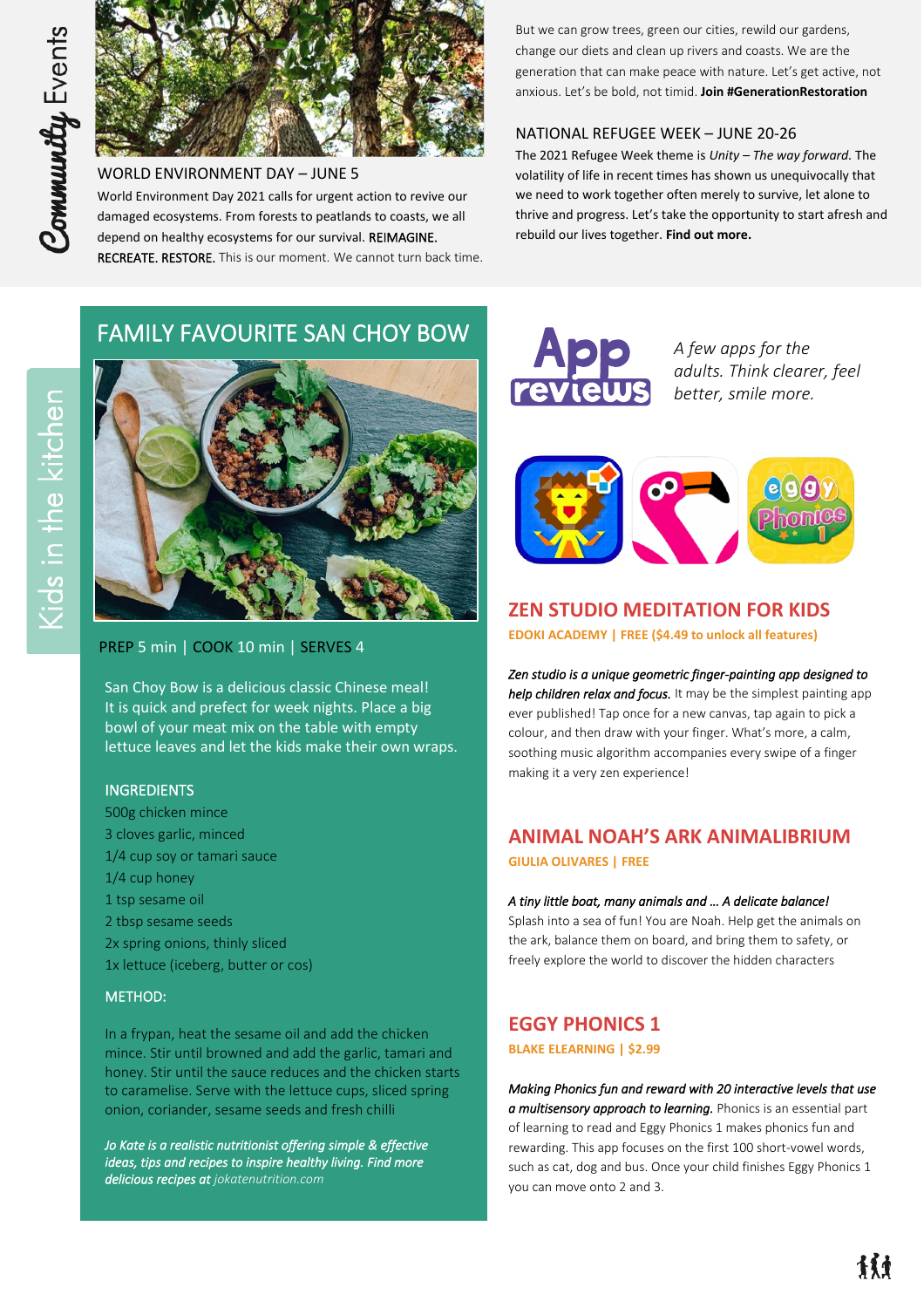*/* **a high level of anxiety or is struggling to fall asleep, Whether someone is having a panic attack, experiencing finding a way to ease the mind and return to a place of calmness and clarity can be extremely difficult to achieve. That's why mindfulness/grounding techniques are so important, because they can help someone achieve just that - no matter their current mental state.**

The 5,4,3,2,1 technique is a simple, yet powerful grounding technique, bringing quick relief by forcing you to be mindful of the environment around you. In order to recommend this technique to someone in your life, we feel it is important you give it a try yourself first. This way you will not only experience first-hand its effects, but you can feel more confident explaining it to someone else.

**Now start by,** identifying five things that you see. This does not have to be large objects. The smaller and more specific you can be the better.

Found them? Great! Now identify four things that you can touch. Once again, be as detailed as you can. Identify the texture of this object, the temperature, whether it's wet or dry.

Starting to feel slightly more grounded? Let's keep going! Now, we would like you to identify three things that you can hear. This can be external sounds like birds chirping or cars driving by. Or, this can be internal sounds like birds emilying or cars driving by: Or this can be internal sounds, like your stomach rumbling or the sound of your breath.

Almost there! Time to identify two things that you can smell.

Alright, last one. Identify one thing you can taste. What was the Airight, iast one: identify <u>one</u> timig you can **doste**. What was then last thing you ate or drank? Can you taste it? Is it sour/sweet, bitter/tart? Be specific.

Now this technique is most effective when repeated several times. We recommend a minimum of 3 repetitions, but sometimes it may take 5 or more; it simply depends on the person/situation. Please note that the exercise can also be adjusted as needed. For example, if someone is struggling to sleep and don't want to turn on the lights, they can simply identify more things from the other senses and skip over vision.



The 5-4-3-2-1 Coping Technique

#### What if you child is finding this activity difficult and can't hear, feel or smell enough things?

We have two ways out of this: you can ask your child to name favourite things (e.g. "name 2 smells you like" instead of "name 2 things you can smell") or provide the sensory input for them for example

FEEL / TOUCH – Ask your child to close their eyes and focus on what they are feeling. You may softly blow a bit of air on their face, apply soft pressure on one arm or run a finger through their hand to slightly tickle them.

HEAR- Open a window so if the house doesn't provide enough inputs, you may hear birds, a dog barking or cars.

SMELL- Instead of asking your child to imagine a smell, why not provide that pleasant experience with a smell of an essential oil, a flower, some hand cream or a spice bottles from the kitchen cabinet.

TASTE – This can be as simple as giving them a drink of water, or a fingertip of salt, honey, lemon juice.

This is just one grounding technique, if you find this one isn't working try another. Here is a list o[f 10 great ones](https://www.counselorkeri.com/2019/04/02/help-kids-manage-worry/)

Camskids (2021). *5,4,3,2,1 Grounding Technique* retrieved from https://www.camskids.com/supportresources/54321-groundingtechnique/



# **FIND A STORY**

l

**Give your child a small bucket, basket or bag and ask them to wander around the house and/or yard and collect a few items. At first the items will be random however, they will likely become more organised as your child becomes familiar with the activity.**

Go through the collected items, ask your child to tell you what they have found. At first you are going to have to use 'your' imagination and guide and structure the story. Your child will take over once they become comfortable and familiar with the activity.

For example: Set the scene "It was a sunny morning and" …select an item continue the story, ask your child what happened next…They will see the items they have selected as so much more than what they actually are. A Lego block is a mountain, a water trough, a trophy. Enjoy their incredible imagination.